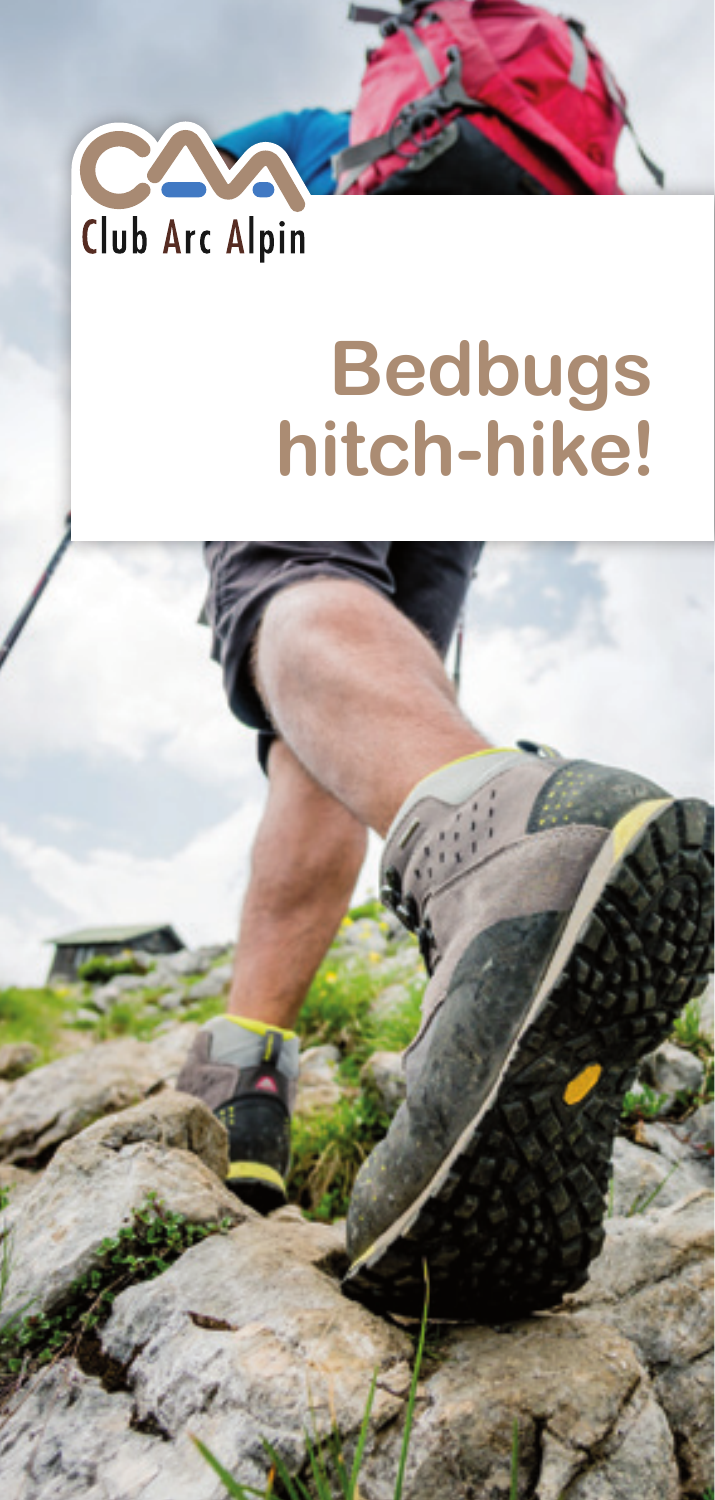**Bedbugs are found across the globe all year round. They are primarily spread by tourism and commerce. They present themselves in private homes and especially in places where lots of people come and go, such as hotels, hostels, public transport facilities and mountain huts. Although bedbugs are a source of disgust and leave behind bites, they do not transmit diseases.**

#### **1. How are bedbugs spread?**

Bedbugs are predominantly spread through the transportation of infested objects. Hiking rucksacks are the main means by which hikers carry them between mountain huts and hotels before or after their hike. A single fertilised female in a rucksack can be enough to cause an infestation elsewhere (e.g. in a mountain hut or hotel, in a vehicle or at home).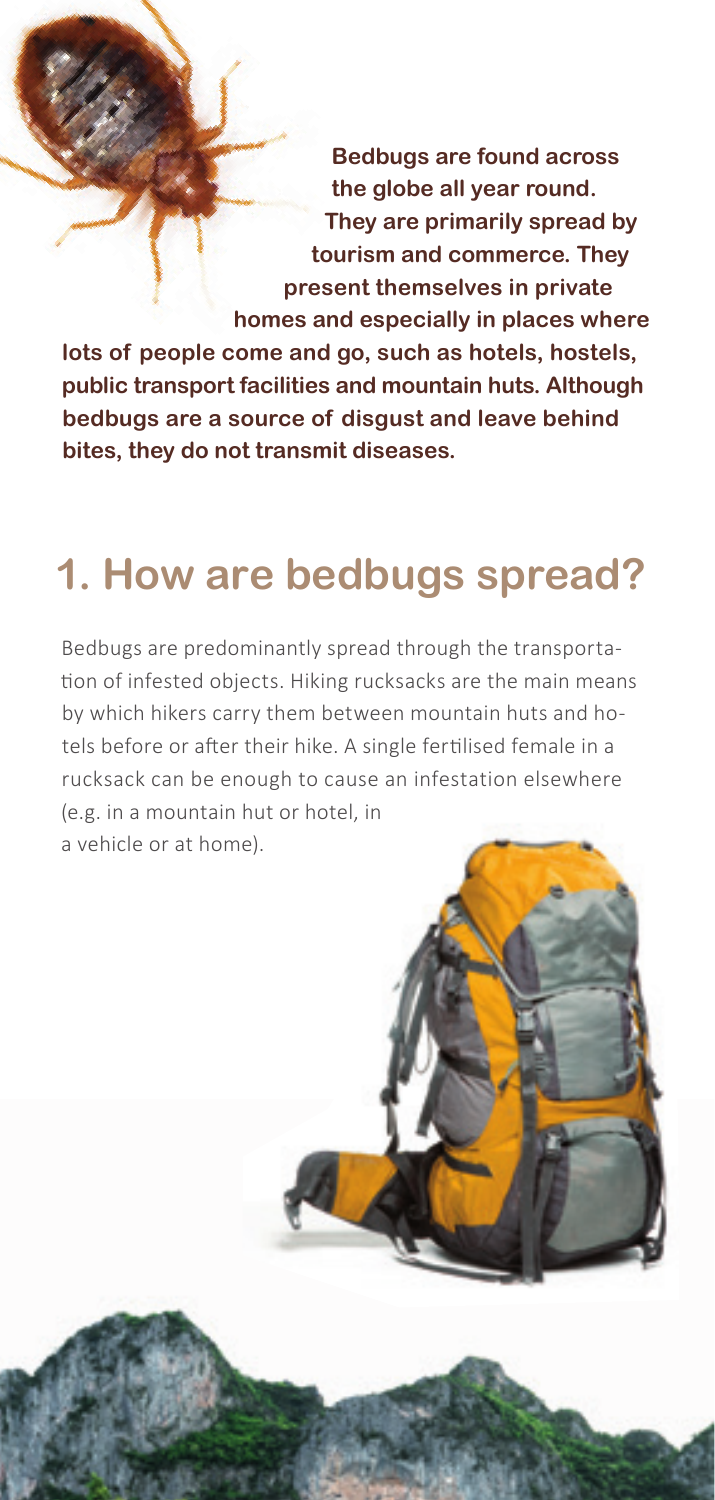### **2. What can you do to avoid spreading bedbugs?**

You should always do everything you can to avoid spreading bedbugs or taking them home with you! Here are some things you can do to help:

- Store your rucksack in a firmly sealed bag whenever you are inside a mountain hut
- Always keep your rucksack closed when you are in the hut and keep it as far away as possible from your sleeping area (e.g. on a coat hook or on a chair)
- Make use of any preventative measures provided in the huts (rucksack storage facilities, sleeping bags provided by the hut, means of treating your sleeping bag, etc.)
- Keep worn items of clothing in a firmly sealed plastic bag to prevent human body scents from attracting bedbugs
- Search for bedbugs and traces of droppings in possible hiding places in your room before going to sleep (see point 3)
- If you find any bedbugs, inform the hut staff immediately and ask to be moved to another room if possible
- Before heading to your next destination, always check for any bedbugs and any other traces of them by shaking out and inspecting your rucksack and sleeping bag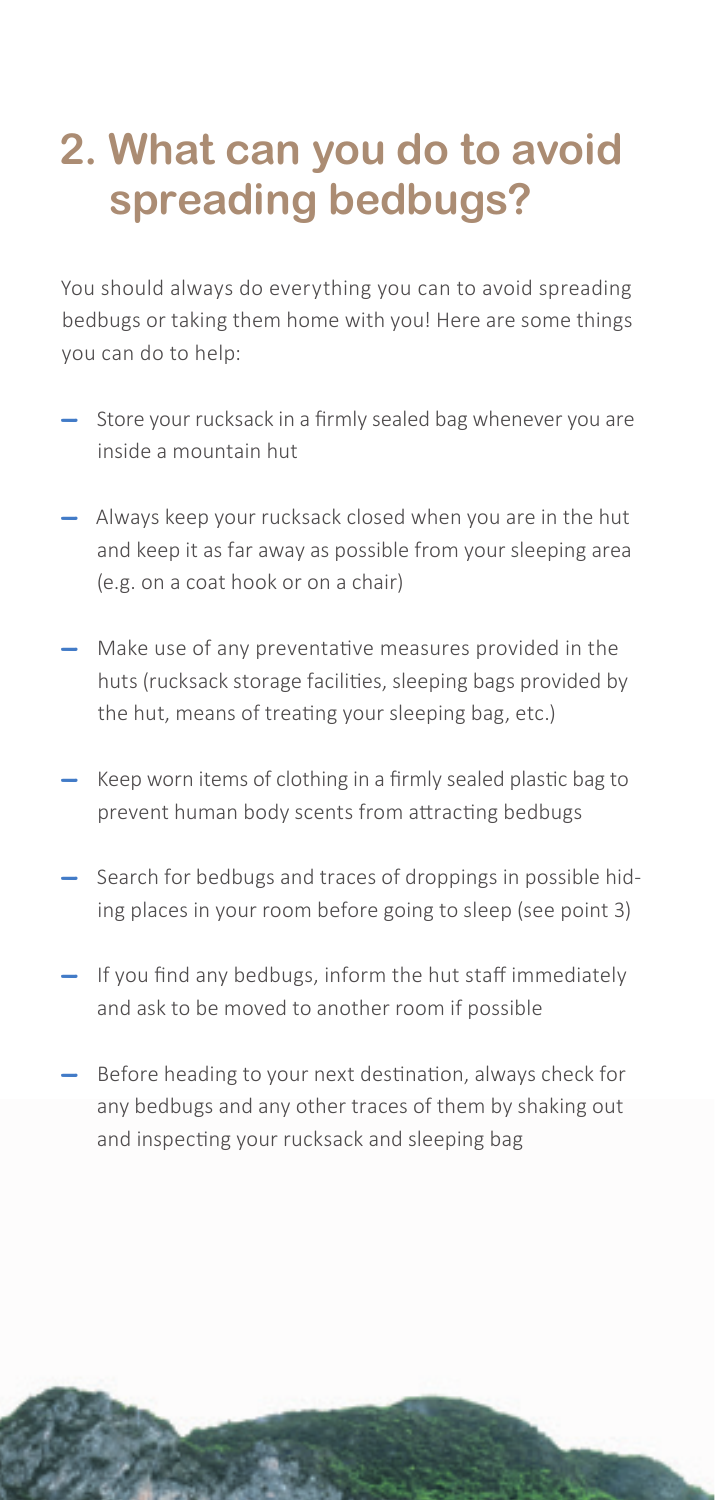- It is best to inspect your rucksack over the shower/bath or outside of the hut against a bright surface so that you can quickly spot bedbugs before they run away and find another hiding place
- If you find a possible bedbug, squash it. If you are not sure what it is, keep the insect (in a jar, zip bag or tissue) so that it can be identified later

Ask the hut staff about what preventative measures can be taken in the hut and about how you can help to avoid spreading bedbugs.

## **3. How can you spot a bedbug infestation?**

It can be very difficult to spot bedbugs, especially when there are only a few of them. Use the following tips to help you detect whether there are bedbugs in a room:

- Look for bedbugs moving around (they are nocturnal so are rarely active during the day)
- Bedbugs mainly congregate together in hiding places
- b Bedbugs could be hiding in any tiny cracks or cr
- $\cdot$  Favourite hiding places include (slatte furniture, in and behind photo fram switches, plug sockets, skirting boards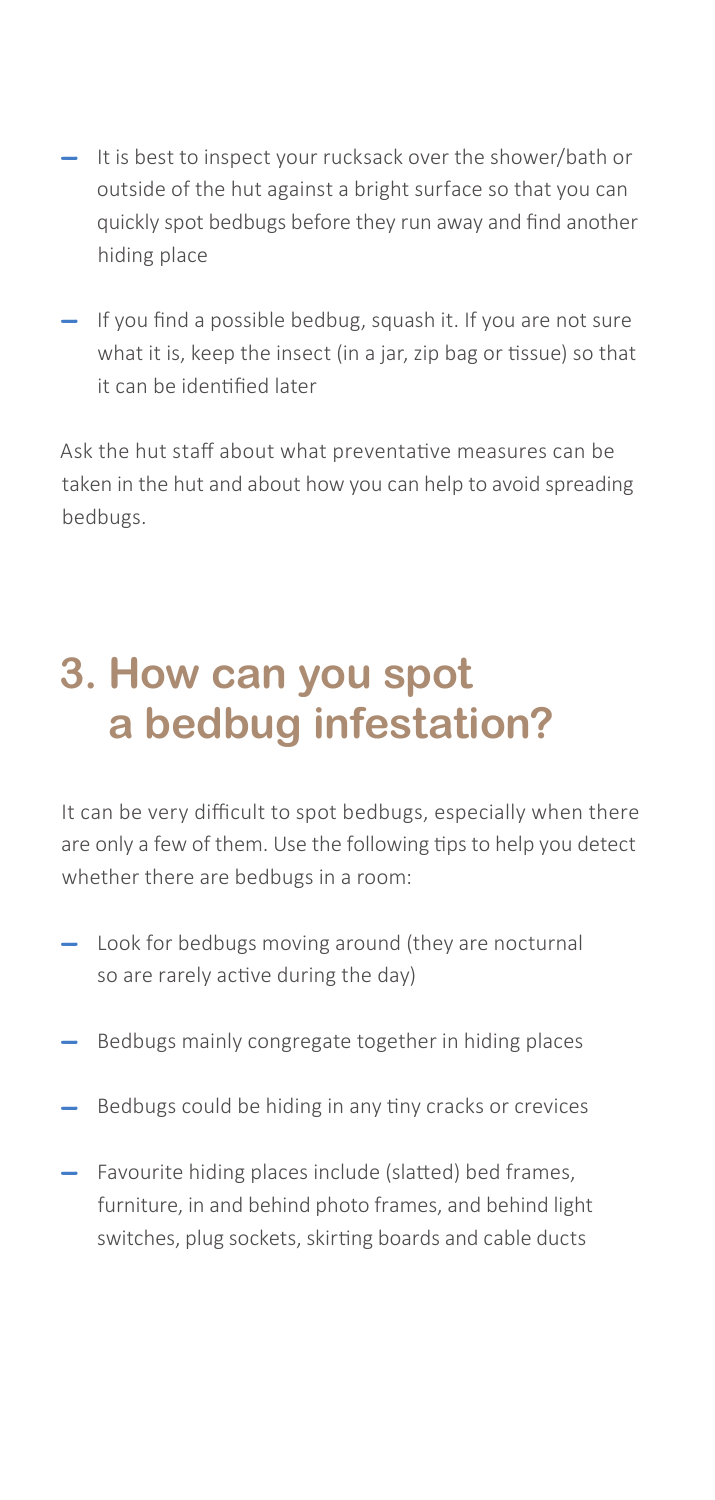

**Fig. 1:** Traces of bedbug droppings on a slatted bed frame

- In mountain huts, they can often be found behind wooden wall panelling (in knotholes and crevices)
- Bedbugs leave behind traces of droppings in the form of black dots at the entrances to their hiding places (see Figure 1)
- It may also be possible to spot their shed skins (see Figure 2) and eggs near their hiding places

Warning: traces of droppings could well be from a previous infestation – ask the hut staff!

**Fig. 2:** Shed bedbug skins and traces of droppings on a light switch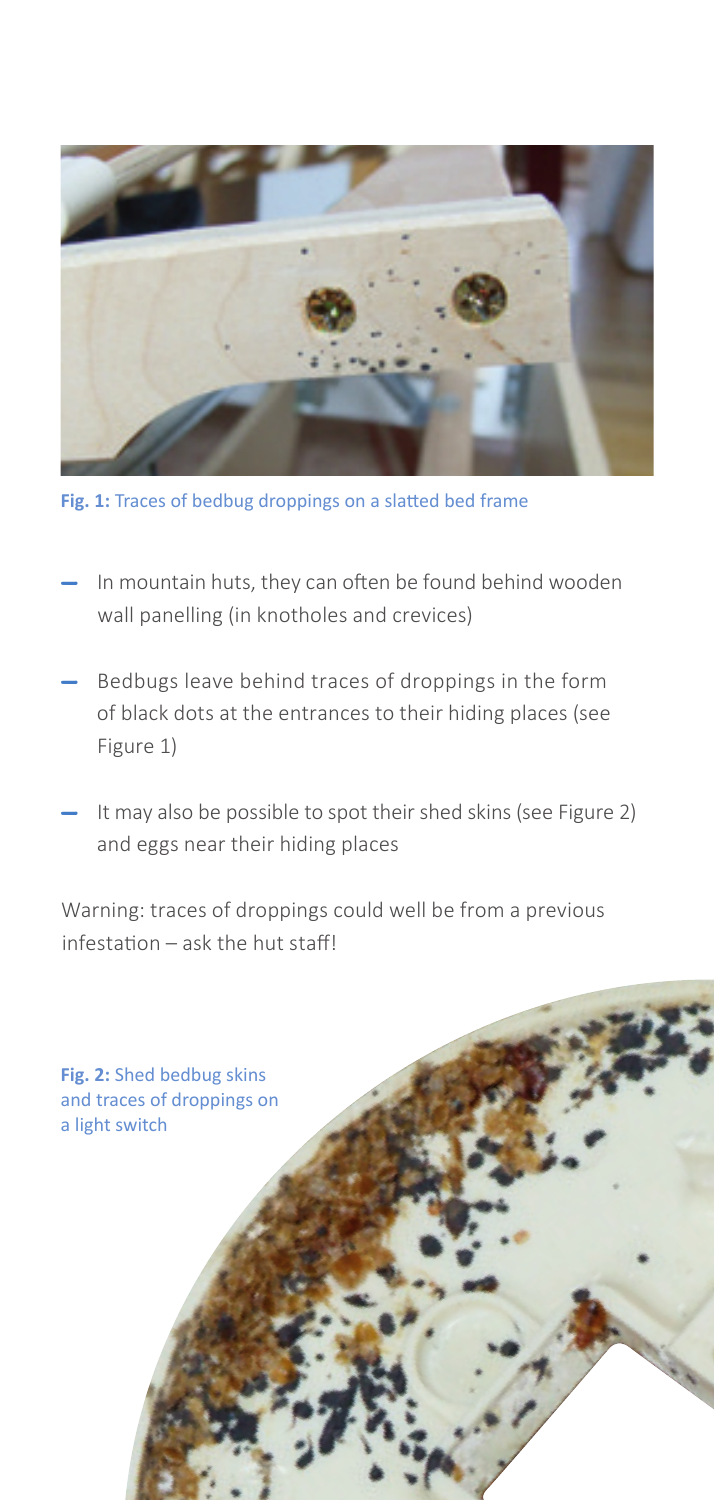#### **4. What is a bedbug and what are their habits?**

Bedbugs or *Cimex lectularius* are insects that bite primarily humans in order to suck blood. They can be found in inhabited indoor spaces, regardless of how clean and hygienic the conditions. They do not transmit diseases.

Bedbugs do not have wings and their bodies are very flat. Adult bedbugs are reddish brown in colour. There are five juvenile stages, during which the immature bedbugs are yellowish brown. Bedbugs shed their skins five times before reaching maturity and require a meal of blood before each shedding. Depending on their stage of development, the insects reach a size of 1 to 8.5 millimetres (see diagram). They have a life expectancy of around six months. A female bedbug lays 150 to 300 eggs in the course of her lifetime. These milky white eggs are around 1 millimetre in length and have a slightly curved shape. The females 'glue' their eggs to a surface in or in the immediate vicinity of their hiding place. Bedbugs mainly leave their hiding places to suck blood at night. After feeding on blood, they return to their hiding places, which in the case of a mountain hut can mostly be found near to the hutkeepers' sleeping areas. Bedbugs can survive without blood for several months. To communicate with one another and when they are in danger (e.g. when they are crushed), they give off a scent that smells of bitter almonds. Some people find this smell very intense and unpleasant.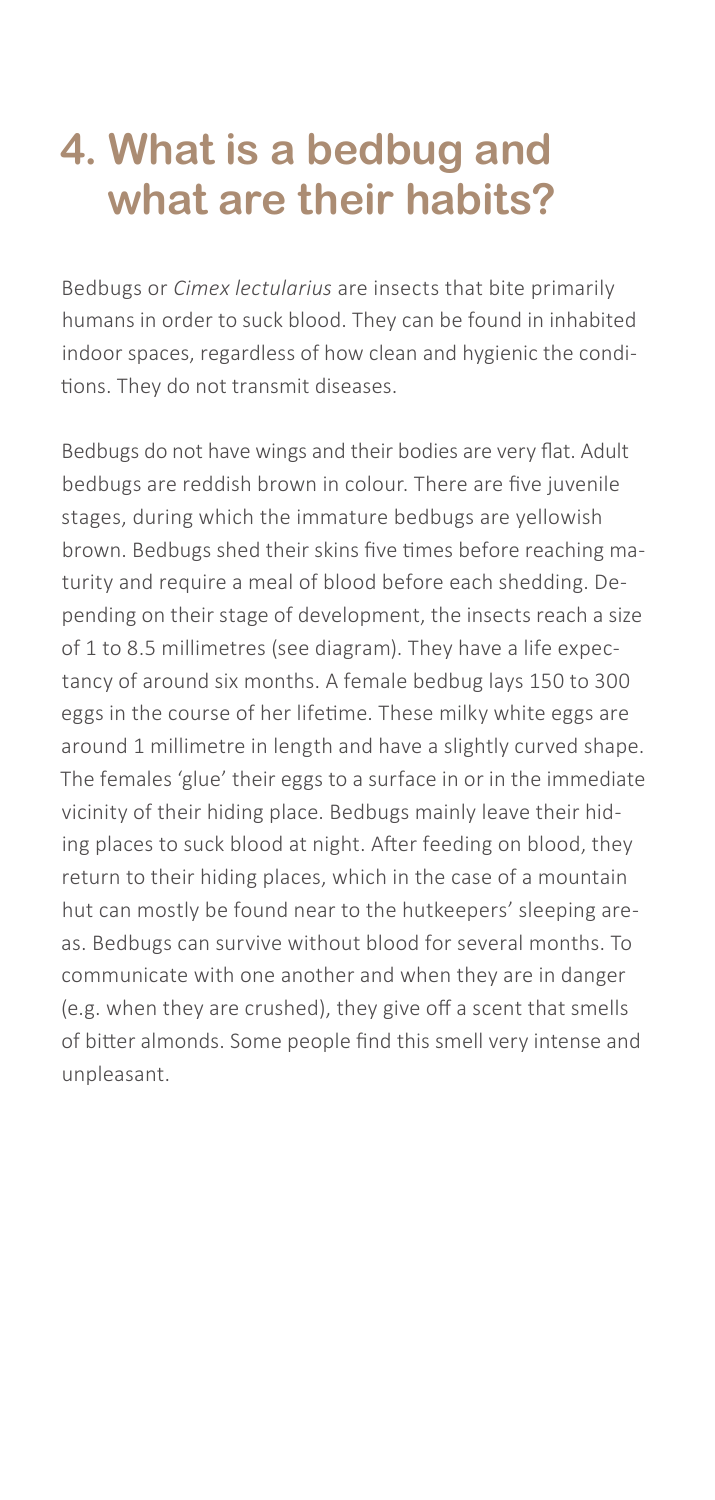#### **5. What do bedbug bites look like?**



**Fig. 3:** Examples of bedbug bites

The way in which a person's skin reacts to a bedbug bite can vary considerably from individual to individual (see Figure 3). Some people hardly react at all, whilst others develop itchy, red spots (ranging from just a couple of millimetres to a few centimetres in diameter) or blisters and welts. Certain people may also experience a delayed response to the bite (up to 10 days). This means it is sometimes difficult to work out where exactly you were bitten. Bedbug bites are usually arranged in a cluster or line, but may also appear on their own.

Skin reactions cannot be diagnosed as bedbug bites (not even by a dermatologist) and cannot be used as evidence of a bedbug infestation. This is because bites can also be caused by other insects, particularly during the summer months.